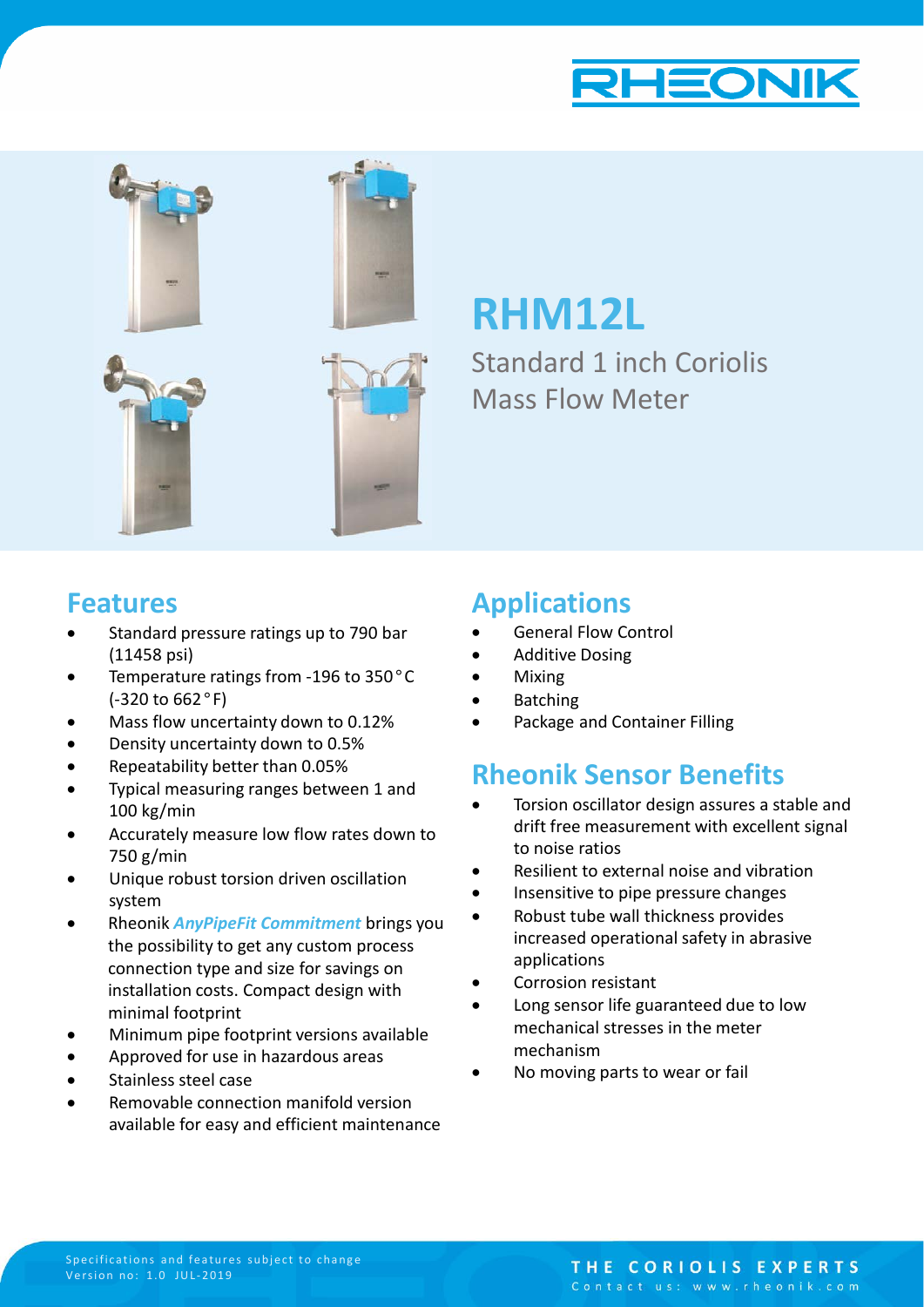

# **General Specification Overview**

| Nominal Flow $(Q_{nom})^*$                       | 100 kg/min (220.5 lb/min)                                                                                                                                                                                                                                                                                                                                                                                      |
|--------------------------------------------------|----------------------------------------------------------------------------------------------------------------------------------------------------------------------------------------------------------------------------------------------------------------------------------------------------------------------------------------------------------------------------------------------------------------|
| Minimum Flow $(Q_{min})^*$                       | 2 kg/min (4.4 lb/min)                                                                                                                                                                                                                                                                                                                                                                                          |
| <b>Serial Tube/ Single Path</b>                  | Flow rates $Q_{nom}$ and $Q_{min}$ will be 50% of the above listed parallel/dual tube<br>version                                                                                                                                                                                                                                                                                                               |
| <b>Operating Temperature</b>                     | Temperature range options cover applications from -196°C to 350°C (-320°F to<br>$662^{\circ}F$                                                                                                                                                                                                                                                                                                                 |
| <b>Pressure Ratings</b>                          | Up to 790 bar / 11458 psi - dependent upon material                                                                                                                                                                                                                                                                                                                                                            |
| <b>Electrical Connection</b>                     | Cable entry M25 x 1.5 (standard), M20 x 1.5, 1/2" NPT, 3/4" NPT (optional)<br>Max. cable length to remote RHE transmitter 100m / 330ft                                                                                                                                                                                                                                                                         |
| <b>Sensor Enclosure Materials</b>                | Stainless steel (standard), 316 stainless steel (optional)<br>Epoxy coated aluminum terminal box (standard), 316 stainless steel terminal box<br>(optional)                                                                                                                                                                                                                                                    |
| <b>Enclosure Type</b>                            | Protection class IP65 (standard); IP 66 / NEMA 4X (optional)                                                                                                                                                                                                                                                                                                                                                   |
| <b>Wetted Materials</b>                          | 1.4571 (316Ti), 2.4602 (Alloy C22), Tantalum, 1.4410 (SuperDuplex)<br>Seal material (manifold construction): PTFE<br>Additional/customer specific materials available upon request                                                                                                                                                                                                                             |
| <b>Process Connections</b>                       | Nearly any - the RHEONIK AnyPipeFit Commitment. Consult factory for<br>types/sizes not listed in this data sheet                                                                                                                                                                                                                                                                                               |
| <b>Pressure Rating Compliance</b>                | Europe - PED: Sound Engineering Practice (SEP), Module A2, Module B3.2+C2                                                                                                                                                                                                                                                                                                                                      |
| <b>Certifications and Approvals</b>              | ATEX / IECEx Approvals for zone 0, 1, 2 (suitably rated RHE transmitter required)<br>North American Approvals for Class I, Div. 1, Groups ABCD (suitably rated RHE<br>transmitter required)<br>American Bureau of Shipping (ABS) Product Type Approval for use on marine<br>vessels                                                                                                                            |
| <b>Documentation, Testing and</b><br>Inspection  | All sensors are hydro tested, calibrated and supplied with a traceable calibration<br>certificate. Customized calibration and testing services available                                                                                                                                                                                                                                                       |
| <b>Project Documentation and</b><br>QA, Services | Rheonik offers a full set of services for large and complex engineering projects.<br>Typical services offered are, but not limited to:<br>Certificates of origin and conformity, mill certificates<br>Data books including WPAR, WQS, NDT, test & quality plans, functional<br>testing, calibration procedures, customized packing, factory acceptance etc.<br>Start up and commissioning services on/offshore |
| <b>Options</b>                                   | Enclosure heating for high temperature applications<br>Cleaning for oxygen service<br>Full service painting to project specifications - consult factory                                                                                                                                                                                                                                                        |

\* At Q<sub>nom</sub> pressure drop across a parallel tube sensor will be approximately 2 bar (29 psi) for H<sub>2</sub>0. Sensors can be operated at higher flow rates but pressure drop will be higher. Maximum recommended velocity (liquid) through the sensor is 15 m/s. Beyond this point, cavitation may occur. Q<sub>min</sub> is the recommended lowest flow rate. Sensors will measure flow rates lower than Q<sub>min</sub>, but uncertainty will increase beyond 0.5% of rate.

The flow rate specifications above relate to standard pressure parallel tube sensor versions. Models with higher pressure ratings have increased wall thickness and will have higher pressure drops/lower  $Q_{nom}$  values.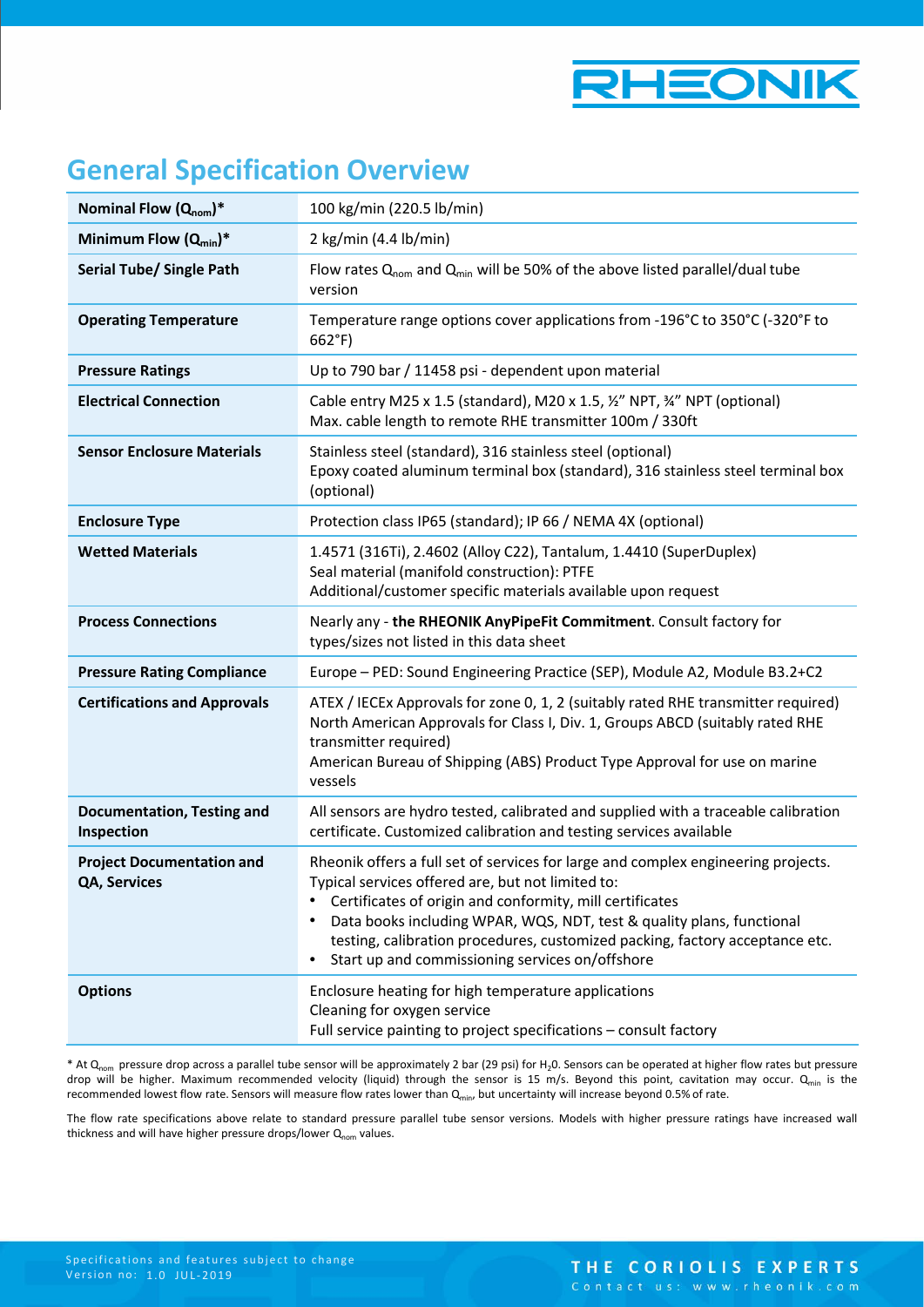

# **Measurement Performance**

|                | <b>Standard Calibration</b>                                                                                                                                                      | 2.0                                                  |                                          |
|----------------|----------------------------------------------------------------------------------------------------------------------------------------------------------------------------------|------------------------------------------------------|------------------------------------------|
| $\overline{A}$ | 0.5% Uncertainty<br>$\pm 0.5$ % uncertainty between Q <sub>nom</sub> and Q <sub>min</sub>                                                                                        | 1.5<br>1.0                                           | $Q_{\text{min}}$<br>$Q_{nom}$            |
| B              | 0.2% Uncertainty<br>±0.2% uncertainty between $Q_{\text{nom}}$ and $Q_{0.2}$                                                                                                     | Uncertainty (%)<br>0.5<br>0.0<br>$-0.5$              | <b>Mass Flow Rate</b>                    |
|                | Higher pressure units may have lower $Q_{nom}$ values due to reduced tube ID                                                                                                     | $-1.0$<br>$-1.5$<br>$-2.0$                           | $Q_{0.2}$                                |
|                | <b>Goldline Calibration</b>                                                                                                                                                      | 2.0                                                  |                                          |
| G              | 0.15% Uncertainty<br>±0.15% uncertainty between<br>$Q_G$ and $(Q_G/20)$                                                                                                          | 1.5<br>$1.0\,$<br>0.5                                | $Q_G/10$<br>$Q_{G}$                      |
| P              | 0.12% Uncertainty<br>±0.12% uncertainty between<br>$Q_G$ and $(Q_G/10)$                                                                                                          | Uncertainty (%)<br>0.0<br>$-0.5$<br>$-1.0$           | Mass Flow Rate                           |
|                | Only for sensors with standard temperature and pressure range<br>Customized calibration services are available - consult factory                                                 | $-1.5$<br>$-2.0$                                     | $Q_G/20$                                 |
|                | <b>Low Flow Calibration</b>                                                                                                                                                      | 2.0                                                  |                                          |
| $\mathsf{C}$   | 1:20 Turn Up Calibration<br>$\pm$ 0.2% uncertainty between Q <sub>min</sub> and<br>$(Q_{\text{min}}*20)$                                                                         | 1.5<br>$1.0$<br>0.5                                  | $Q_{\text{min}}$ *20<br>$Q_{\text{low}}$ |
| $\mathbf{1}$   | Low Flow Optimized Calibration<br>$\pm$ 0.2% uncertainty between Q <sub>min</sub> and<br>$(Q_{min} * 20)$ and ±0.6% uncertainty between<br>$Q_{\text{min}}$ and $Q_{\text{low}}$ | Uncertainty (%)<br>0.0<br>$-0.5$<br>$-1.0$<br>$-1.5$ | Mass Flow Rate<br>$\cdot Q_{\text{min}}$ |
|                | Only for sensors with standard temperature and pressure range                                                                                                                    | $-2.0$                                               |                                          |

| $Q_{nom}$   | 100 kg/min (220.5 lb/min)         |
|-------------|-----------------------------------|
| $Q_{\min}$  | 2 kg/min (4.4 lb/min)             |
| $Q_{\rm c}$ | 75 kg/min (220.4 lb/min)          |
| $Q_{0,2}$   | 5 kg/min (11.0 lb/min)            |
|             | 1.5 kg/min $(3.3 \text{ lb/min})$ |

*Select the calibration option (A,B,G,P,C,1) and include in the overall part number. For Serial Tube versions, the Q values above are halved.*

#### Flow Measurement Repeatability Standard ± 0.1% of rate Goldline ± 0.05% of rate

Better than ±1°C Temperature Performance

### Density Calibration

| $N^*$ | No Live Density Calibration                                            |
|-------|------------------------------------------------------------------------|
| S     | Standard $+/-$ 0.01 kg/liter uncertainty<br>between 500 and 1400 kg/m3 |
| D     | Enhanced +/- 0.005 kg/liter uncertainty<br>between 500 and 1400 kg/m3  |

*For live volumetric flow, S or D calibration must be included in the part number and the sensor must be operated by an RHE with live density capability.*

*\* Even with No Live Density Calibration, volumetric flow can still be calculated with an inferred density value based upon a manually entered norm density value and its temperature gradient.*

### Calibration Reference Conditions

Performance statements relate to the following conditions:

- Water (for mass flow accuracy)
- Temperature: 18 to 24°C (66 to 76°F)
- Pressure at 1 to 3 barg (15 to 45 psig)
- RHM with standard temperature, material and pressure range

### THE CORIOLIS EXPERTS

Contact us: www.rheonik.com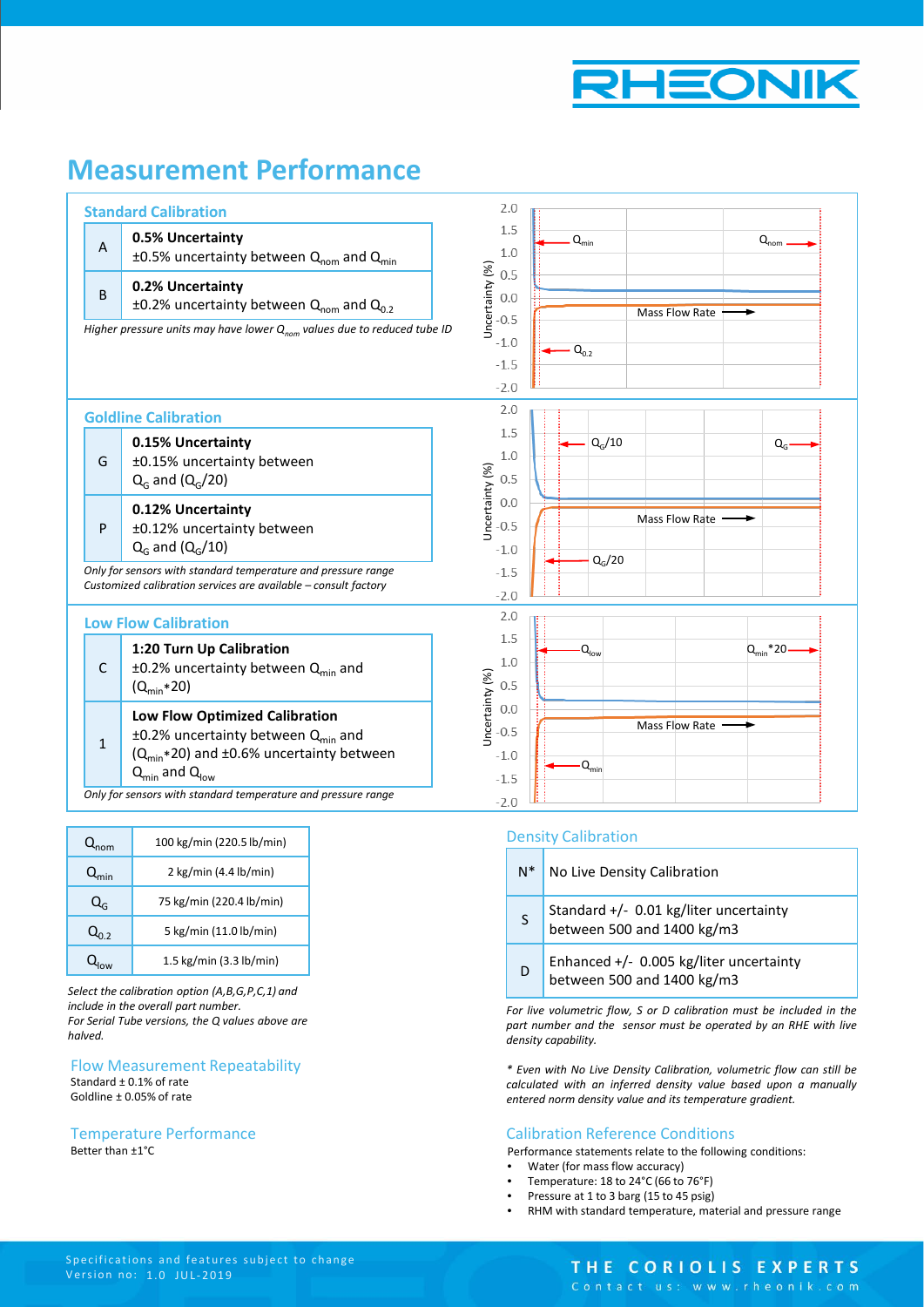

### **Measurement Tube Pressure Ratings**

The maximum pressure ( $P_{max}$ ) of a sensor is determined by its lowest rated part. The lowest rated part can be either the measurement tube ( $P_{max}$  indicated below), the construction type ( $P_{max}$  indicated in the Part Number Code section) or the process connection (for  $P_{\text{max}}$  see published standards or manufacturer information).

| Pressure Code  | <b>Material Code</b> | Material                                                                                                                                                                                                                                                                                                                                                                                                                                                                                                                                                                                                                                                                                                                                                                                                                                                                                      |      |                           | Pmax                      |             |           |
|----------------|----------------------|-----------------------------------------------------------------------------------------------------------------------------------------------------------------------------------------------------------------------------------------------------------------------------------------------------------------------------------------------------------------------------------------------------------------------------------------------------------------------------------------------------------------------------------------------------------------------------------------------------------------------------------------------------------------------------------------------------------------------------------------------------------------------------------------------------------------------------------------------------------------------------------------------|------|---------------------------|---------------------------|-------------|-----------|
|                |                      |                                                                                                                                                                                                                                                                                                                                                                                                                                                                                                                                                                                                                                                                                                                                                                                                                                                                                               | bar  | psi                       |                           | $^{\circ}C$ | $\circ$ F |
|                |                      |                                                                                                                                                                                                                                                                                                                                                                                                                                                                                                                                                                                                                                                                                                                                                                                                                                                                                               | 212  | 3075                      | @<br>50                   | 122         |           |
|                | M1 (std.)            | 1.4571 (316Ti)                                                                                                                                                                                                                                                                                                                                                                                                                                                                                                                                                                                                                                                                                                                                                                                                                                                                                | 190  | 2756                      | $@$                       | 120         | 248       |
|                |                      |                                                                                                                                                                                                                                                                                                                                                                                                                                                                                                                                                                                                                                                                                                                                                                                                                                                                                               | 164  | 2379                      | $@$                       | 210         | 410       |
|                |                      |                                                                                                                                                                                                                                                                                                                                                                                                                                                                                                                                                                                                                                                                                                                                                                                                                                                                                               | 138  | 2002                      | $@$                       | 350         | 662       |
|                |                      |                                                                                                                                                                                                                                                                                                                                                                                                                                                                                                                                                                                                                                                                                                                                                                                                                                                                                               | 292  | 4235                      | @                         | 50          | 122       |
|                | M <sub>3</sub>       | 2.4602 (Alloy C22)                                                                                                                                                                                                                                                                                                                                                                                                                                                                                                                                                                                                                                                                                                                                                                                                                                                                            | 258  | 3742                      | $\circledcirc$            | 120         | 248       |
|                |                      |                                                                                                                                                                                                                                                                                                                                                                                                                                                                                                                                                                                                                                                                                                                                                                                                                                                                                               | 220  | 3191                      | @                         | 210         | 410       |
|                |                      |                                                                                                                                                                                                                                                                                                                                                                                                                                                                                                                                                                                                                                                                                                                                                                                                                                                                                               |      |                           | $^{\copyright}$           |             | 662       |
| P1 (std.)      |                      |                                                                                                                                                                                                                                                                                                                                                                                                                                                                                                                                                                                                                                                                                                                                                                                                                                                                                               | 44   | 638                       | $^{\copyright}$           | 50          | 122       |
|                | $M4*$                | <b>UNS R05200</b>                                                                                                                                                                                                                                                                                                                                                                                                                                                                                                                                                                                                                                                                                                                                                                                                                                                                             | 39   | 565                       | $^{\copyright}$           | 120         | 248       |
|                |                      |                                                                                                                                                                                                                                                                                                                                                                                                                                                                                                                                                                                                                                                                                                                                                                                                                                                                                               | 36   | 522                       | $^\text{\textregistered}$ | 210         | 410       |
|                |                      |                                                                                                                                                                                                                                                                                                                                                                                                                                                                                                                                                                                                                                                                                                                                                                                                                                                                                               | 507  | 7353                      | $@$                       | 50          | 122       |
|                | $10**$               |                                                                                                                                                                                                                                                                                                                                                                                                                                                                                                                                                                                                                                                                                                                                                                                                                                                                                               | 444  | 6440                      | @                         | 120         | 248       |
|                |                      | 402                                                                                                                                                                                                                                                                                                                                                                                                                                                                                                                                                                                                                                                                                                                                                                                                                                                                                           | 5831 | $^\text{\textregistered}$ | 210                       | 410         |           |
|                |                      | <b>UNS S31635</b><br><b>UNS N06022</b><br>184<br>2669<br>350<br>Tantalum<br>1.4410 (Super Duplex)<br><b>UNS S32750</b><br>405<br>5874<br>$@$<br>50<br>1.4462 (Duplex)<br>354<br>5134<br>@<br>120<br><b>UNS S31803</b><br>4496<br>210<br>310<br>$^\text{\textregistered}$<br>4801<br>331<br>$@$<br>50<br>296<br>4293<br>$@$<br>120<br>1.4571 (316Ti)<br><b>UNS S31635</b><br>255<br>3698<br>$^{\copyright}$<br>210<br>3118<br>350<br>215<br>$^{\copyright}$<br>6614<br>50<br>456<br>$^{\copyright}$<br>5845<br>120<br>403<br>$^{\copyright}$<br>2.4602 (Alloy C22)<br><b>UNS N06022</b><br>4989<br>344<br>$@$<br>210<br>287<br>4163<br>$@$<br>350<br>790<br>11458<br>@<br>50<br>1.4410 (Super Duplex)<br>693<br>10051<br>$@$<br>120<br><b>UNS S32750</b><br>9079<br>@<br>626<br>210<br>50<br>631<br>9152<br>@<br>1.4462 (Duplex)<br>553<br>8021<br>120<br>$^{\copyright}$<br><b>UNS S31803</b> |      | 122                       |                           |             |           |
|                | $62**$               |                                                                                                                                                                                                                                                                                                                                                                                                                                                                                                                                                                                                                                                                                                                                                                                                                                                                                               |      | 248                       |                           |             |           |
|                |                      |                                                                                                                                                                                                                                                                                                                                                                                                                                                                                                                                                                                                                                                                                                                                                                                                                                                                                               |      |                           |                           |             | 410       |
|                |                      |                                                                                                                                                                                                                                                                                                                                                                                                                                                                                                                                                                                                                                                                                                                                                                                                                                                                                               |      | 122                       |                           |             |           |
|                | M1                   |                                                                                                                                                                                                                                                                                                                                                                                                                                                                                                                                                                                                                                                                                                                                                                                                                                                                                               |      |                           |                           |             | 248       |
|                |                      |                                                                                                                                                                                                                                                                                                                                                                                                                                                                                                                                                                                                                                                                                                                                                                                                                                                                                               |      |                           |                           |             | 410       |
|                |                      |                                                                                                                                                                                                                                                                                                                                                                                                                                                                                                                                                                                                                                                                                                                                                                                                                                                                                               |      |                           |                           |             | 662       |
|                |                      |                                                                                                                                                                                                                                                                                                                                                                                                                                                                                                                                                                                                                                                                                                                                                                                                                                                                                               |      |                           |                           |             | 122       |
|                | M <sub>3</sub>       |                                                                                                                                                                                                                                                                                                                                                                                                                                                                                                                                                                                                                                                                                                                                                                                                                                                                                               |      |                           |                           |             | 248       |
| P <sub>2</sub> |                      |                                                                                                                                                                                                                                                                                                                                                                                                                                                                                                                                                                                                                                                                                                                                                                                                                                                                                               |      |                           |                           |             | 410       |
|                |                      |                                                                                                                                                                                                                                                                                                                                                                                                                                                                                                                                                                                                                                                                                                                                                                                                                                                                                               |      |                           |                           |             | 662       |
|                |                      |                                                                                                                                                                                                                                                                                                                                                                                                                                                                                                                                                                                                                                                                                                                                                                                                                                                                                               |      |                           |                           |             | 122       |
|                | $10***$              |                                                                                                                                                                                                                                                                                                                                                                                                                                                                                                                                                                                                                                                                                                                                                                                                                                                                                               |      |                           |                           |             | 248       |
|                |                      |                                                                                                                                                                                                                                                                                                                                                                                                                                                                                                                                                                                                                                                                                                                                                                                                                                                                                               |      |                           |                           |             | 410       |
|                |                      |                                                                                                                                                                                                                                                                                                                                                                                                                                                                                                                                                                                                                                                                                                                                                                                                                                                                                               |      |                           |                           |             | 122       |
|                | $62***$              |                                                                                                                                                                                                                                                                                                                                                                                                                                                                                                                                                                                                                                                                                                                                                                                                                                                                                               |      |                           |                           |             | 248       |
|                |                      | 484                                                                                                                                                                                                                                                                                                                                                                                                                                                                                                                                                                                                                                                                                                                                                                                                                                                                                           | 7020 | $\circledcirc$            | 210                       | 410         |           |

\* Only with N1, NA, E2 temperature range (note max. operating temp. is 130°C) and PF0 construction type (max. ANSI 300/PN40) \*\*Only with N1, NA, E2 temperature range (note min. temp. is -40°C) and seal-less construction type

# **Other Materials and Pressure Ratings**

Higher pressure rated measurement tubes in the materials above may be possible. Other wetted materials (e.g. Inconel, Monel, 304 stainless steel, others) are also possible for chemical compatibility, lower pressure drop, abrasion allowance and other application specific requirements. *Contact factory with specification for assessment and availability.*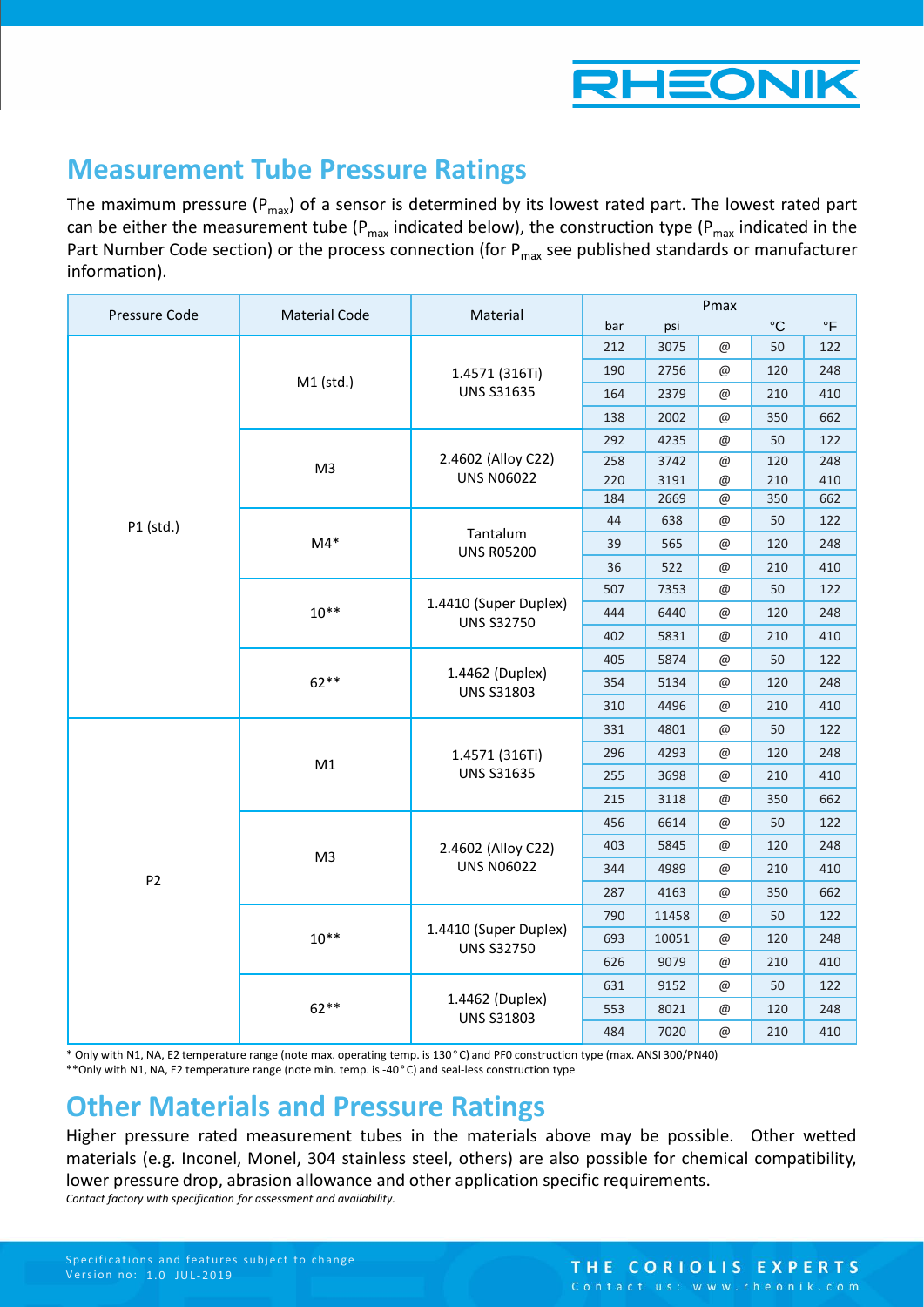

## **Mechanical Construction**

Sensors are manufactured with two internal measurement tubes arranged side by side. In parallel or dual path sensors (order code P*xx*), these tubes are connected in parallel and the flowing fluid is split equally between them. In serial or single path sensors (order code S*xx*), the internal tubes are connected end to end, creating a single path through which all fluid flows. Manifold designs have a removable inlet/outlet manifold block and utilize PTFE seals between the manifold and sensor body. In seal-less designs, the measurement tubes are continuous between the process connections and do not have seals. Manifold designs offer shorter delivery lead times and may have a lower pressure drop than seal-less designs for the same flow rate.

### **Manifold design with seals - flange connections**

### PM0: parallel/dual path



| k<br>一家<br>ŒU | χ<br>9          | W<br>(trin) |
|---------------|-----------------|-------------|
|               | B1<br><b>B2</b> |             |

| <b>Process Connection</b>     | Dim. L      | Dim. H <sub>2</sub> | Order          |
|-------------------------------|-------------|---------------------|----------------|
|                               | mm / in     | mm / in             | Code           |
| <b>ANSI 1in 150# RF</b>       | 400 / 15.75 | 481 / 18.94         | A <sub>1</sub> |
| ANSI 1in 300# RF              | 400 / 15.75 | 481 / 18.94         | A2             |
| ANSI 1in 600# RF              | 400 / 15.75 | 481 / 18.94         | A <sub>3</sub> |
| ANSI 150# RF                  | 400 / 15.75 | 481 / 18.94         | A <sub>4</sub> |
| ANSI 1/2 in 300# RF           | 400 / 15.75 | 481 / 18.94         | A5             |
| ANSI 1in 1500# RF             | 450 / 17.72 | 481 / 18.94         | A6             |
| ANSI 1in 1500# RTJ            | 450 / 17.72 | 481 / 18.94         | R1             |
| DIN DN25/PN40 Form C          | 400 / 15.75 | 481 / 18.94         | D <sub>1</sub> |
| DIN DN25/PN100 Form E         | 400 / 15.75 | 481 / 18.94         | D <sub>2</sub> |
| JIS B 2220 RF 10k 15A (1/2in) | 400 / 15.75 | 481 / 18.94         | J4             |
| JIS B 2220 RF 20k 15A (1/2in) | 400 / 15.75 | 481 / 18.94         | J <sub>5</sub> |

1. Manifold blocks are manufactured from 316Ti (1.4571) stainless steel

### **Manifold design with seals - threaded connections** PM0: parallel/dual path

SM0: serial/single path

*Dimensions on next page*



**Dimensions mm in**

A1 285 11.22 A2 300 11.81 B1 50 1.97 B2 70 2.76 H1 454 17.87 V 26 1.02

 $\mathbb{R}^{n+2}$ 

| <b>Process Connection</b> | Dim. L<br>mm / in | Dim. H <sub>2</sub><br>mm / in | Order<br>Code  |
|---------------------------|-------------------|--------------------------------|----------------|
| Female Thread G 34"       | 120/4.72          | 481 / 18.94                    | G1             |
| Female Thread 34" NPT     | 120/4.72          | 481/18.94                      | N <sub>1</sub> |

1. Manifold blocks are manufactured from 316Ti (1.4571) stainless steel

**Standard blue terminal box in Aluminum, size = 125 x 80 x 57 mm (4.92 x 3.15 x 2.24 in)** - optionally available with integral RHE45 transmitter

Optional SS 316 box, size = 100 x 100 x 61 mm (3.94 x 3.94 x 2.40 in) - only for remote transmitter

W = 0 mm (0 in) for Aluminum box and Temperature Range N1 and NA W = 30 mm (1.2 in) for SS 316 box and Temperature Range N1 and NA W = 150 mm (5.91 in) for all other Temperature Ranges

*NOTE: Junction boxes are supplied with M25 x 1.5 cable entries as standard. M20 x 1.5, ½" NPT, ¾" NPT cable entries are optionally available and must be ordered separately.*

All dimensions are for standard products. For customization of face to face length and/or process connection types other than the ones listed on this page, please *consult factory. Note that larger diameter flange process connections are always possible.*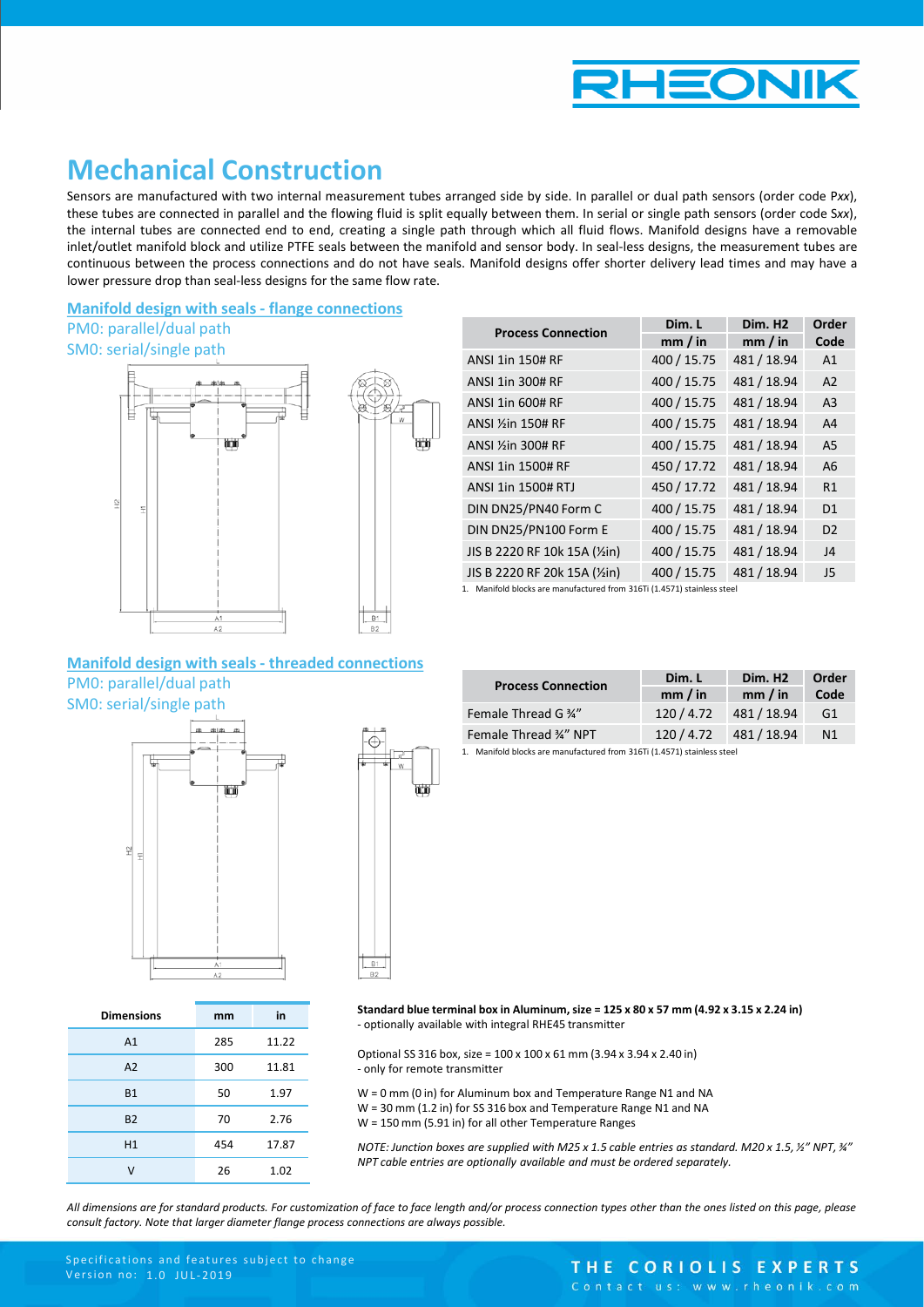

# **Mechanical Construction (continued)**

**Seal-less design with flange connections**

SF0: serial/single path

PF0: parallel/dual path



### **Seal-less design with threaded or tube connections** PFT: parallel/dual path



| <b>Process Connection</b>                          | Dim. L      | Dim. H <sub>2</sub> | Order          |
|----------------------------------------------------|-------------|---------------------|----------------|
|                                                    | mm / in     | mm / in             | Code           |
| <b>ANSI 1in 150# RF</b>                            | 400 / 15.75 | 540 / 21.26         | A <sub>1</sub> |
| ANSI 1in 300# RF                                   | 400 / 15.75 | 540 / 21.26         | A <sub>2</sub> |
| <b>ANSI 1in 600# RF</b>                            | 400 / 15.75 | 540 / 21.26         | A <sub>3</sub> |
| ANSI 1in 1500# RF                                  | 400 / 15.75 | 540 / 21.26         | A6             |
| <b>ANSI 1in 1500# RTJ</b>                          | 400 / 15.75 | 540 / 21.26         | R <sub>1</sub> |
| <b>ANSI 1in 2500# RTJ</b>                          | 400 / 15.75 | 540 / 21.26         | R <sub>2</sub> |
| DIN DN25/PN40 Form C                               | 400 / 15.75 | 540 / 21.26         | D <sub>1</sub> |
| DIN DN25/PN100 Form E                              | 400 / 15.75 | 540 / 21.26         | D <sub>2</sub> |
| DIN DN25/PN160 Form E                              | 400 / 15.75 | 540 / 21.26         | D <sub>4</sub> |
| JIS RF 10k 25A (1")                                | 400 / 15.75 | 540 / 21.26         | J <sub>1</sub> |
| JIS RF 20k 25A (1")                                | 400 / 15.75 | 540 / 21.26         | 12             |
| Grayloc 1½" GR11 Hub                               | 400 / 15.75 | 540 / 21.26         | H <sub>3</sub> |
| Sanitary 1" Triclamp, DIN<br>32676 (only with SF0) | 350 / 13.78 | 540 / 21.26         | S <sub>0</sub> |
| Sanitary NW20, DIN 11851<br>(only with SF0)        | 350 / 13.78 | 540 / 21.26         | S <sub>4</sub> |

1. For hub connectors (e.g. Destec, Galperti, Grayloc, Techlok) or JIS flanges please consult factory 2. SF0 meters are constructed with offset inlet/outlet ports. Consideration should be given to the offset (dimension V) when planning installation

3. Pmax for sanitary fitting S0 is 17.2 bar (250 psi) @120°C (248°F) 4. Pmax for sanitary fitting S4 is 40 bar (580 psi) @ 120°C (248°F)

5. Meter will be supplied with a 1.4571 (316Ti) stainless steel backing flange and wetted material facing disc for some material selections (e.g. Tantalum)

6. Other dimensions on previous page

| <b>Process Connection</b>                                        | Dim. L      | Dim. H <sub>2</sub> | Order          |
|------------------------------------------------------------------|-------------|---------------------|----------------|
|                                                                  | mm / in     | mm / in             | Code           |
| Female Thread G 34"                                              | 400 / 15.75 | 540 / 21.26         | G1             |
| Female Thread 34" NPT                                            | 400 / 15.75 | 540 / 21.26         | N <sub>1</sub> |
| Swagelok 3/4" tube<br>compression fitting (SS-1210-<br>$1 - 12W$ | 470 / 18.50 | 540 / 21.26         | W1             |

1. Other dimensions on previous page

*All dimensions are for standard products. For customization of face to face length and/or process connection types other than the ones listed on this page, please consult factory. Note that larger diameter flange process connections are always possible.*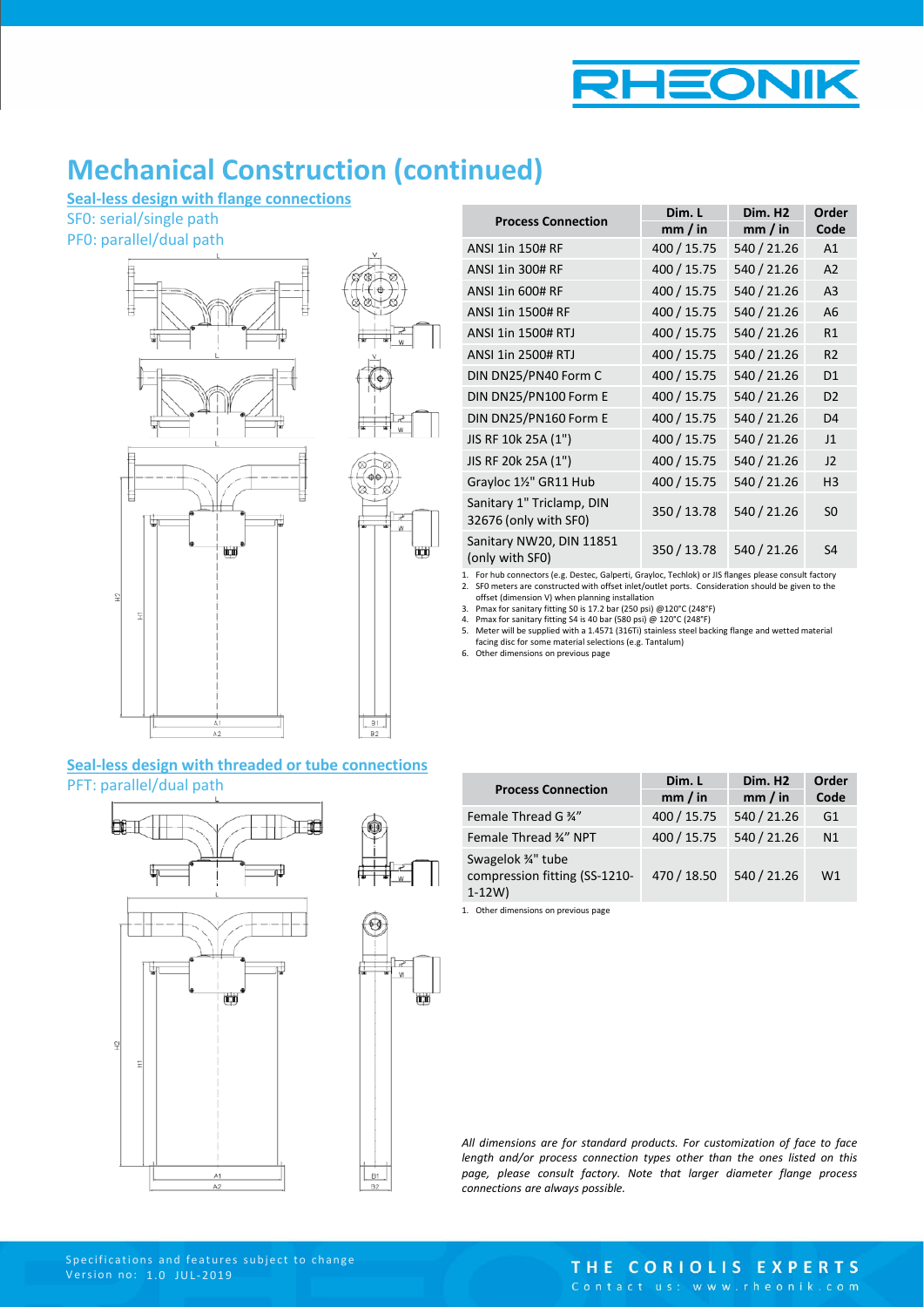

## **RHM12L Part Number Code**

#### **Temperature Range**

- N1 -20 to +120°C (-4 to +248°F) (std.)
- NA -50 to +120°C (-58 to +248°F)
- E2 -50 to +210°C (-58 to +410°F) (For Tantalum sensors max. operating temp. 130°C/max design temp. +210°C)
- E3 -196 to +50°C (-320 to +122°F)
- H4 0 to +350°C (+32 to +662°F)

#### **Pressure Code for Pmax of Measuring Loops**

See pressure ratings page for ratings and codes



### THE CORIOLIS EXPERTS

Contact us: www.rheonik.com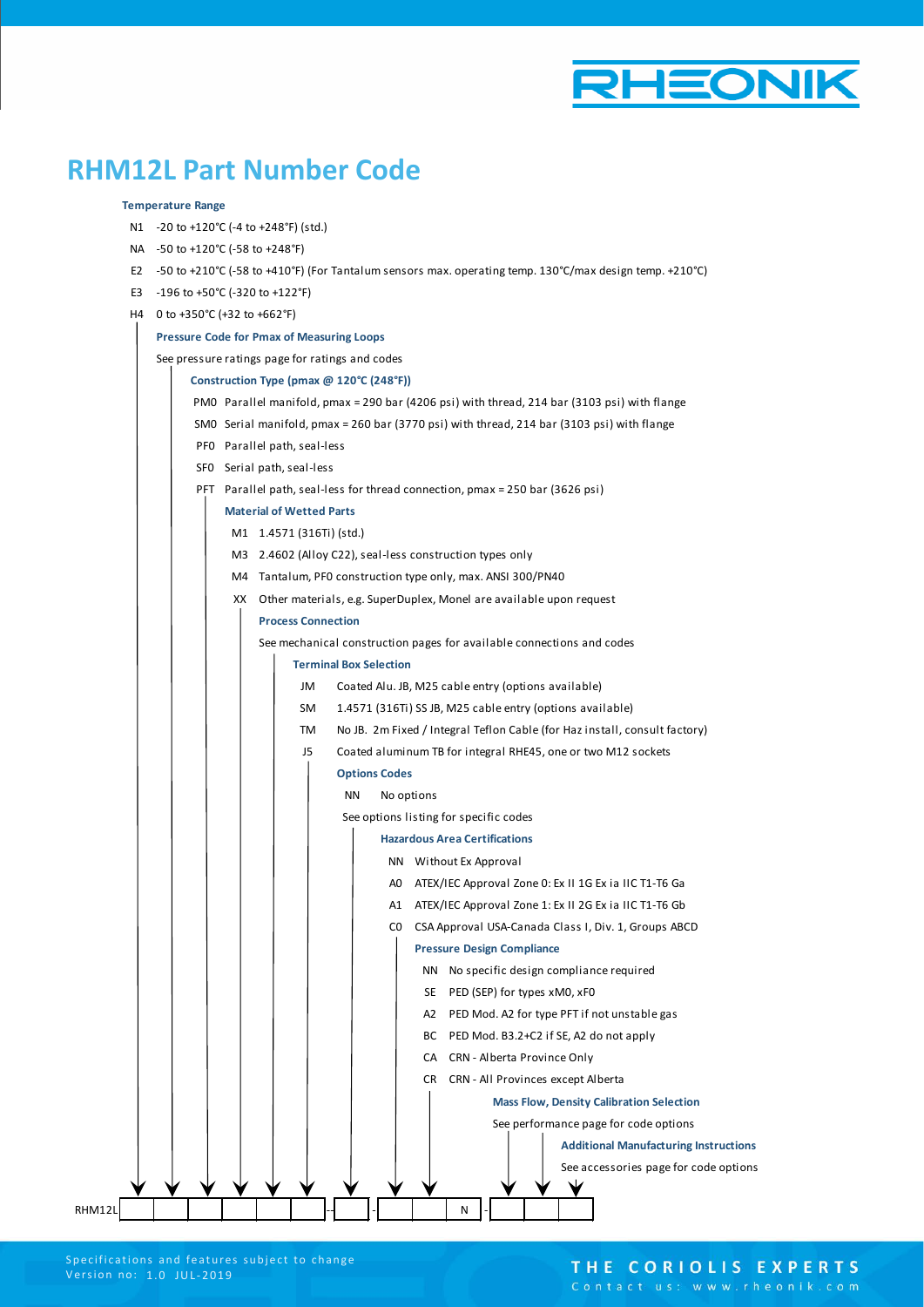

# **Options and Accessories**

|                                                                                                                                                   | <b>RHM12L Part Number Option Codes</b>                     |  |
|---------------------------------------------------------------------------------------------------------------------------------------------------|------------------------------------------------------------|--|
| H1                                                                                                                                                | Hot oil/steam heating matrix for housing, DN15 PN40        |  |
| H <sub>2</sub>                                                                                                                                    | Hot oil/steam heating matrix for housing, 1/2" ANSI 150 RF |  |
| H <sub>3</sub>                                                                                                                                    | Hot oil/steam heating matrix for housing, 1/2" ANSI 300 RF |  |
| P <sub>2</sub>                                                                                                                                    | Housing purge connections - $\frac{1}{2}$ " NPT (2 pcs)    |  |
| <b>SB</b>                                                                                                                                         | Housing in 316 stainless steel                             |  |
| <b>WH</b>                                                                                                                                         | Fully welded/sealed housing                                |  |
| <b>DY</b>                                                                                                                                         | Dye penetrant inspection                                   |  |
| <b>XR</b>                                                                                                                                         | X-ray test - PFT, PMO (flange), SMO (flange) types only    |  |
| NOTE: when specifying a sensor with multiple part code options (i.e. SB and WH), separate each code with a comma in the part string (i.e. SB, WH) |                                                            |  |

| Additional Manufacturing Instructions |                          |  |
|---------------------------------------|--------------------------|--|
|                                       | Oil/grease free cleaning |  |
|                                       | Marine packing           |  |

| Cable Entry Options (order separately) |                                                     |  |
|----------------------------------------|-----------------------------------------------------|--|
|                                        | ORHM-E1 <sup>1/2</sup> NPT Terminal Box Cable Entry |  |
| ORHM-E2                                | M20 x 1.5 Terminal Box Cable Entry                  |  |
| ORHM-E3                                | 34" NPT Terminal Box Cable Entry                    |  |
|                                        |                                                     |  |

*Standard cable entry on terminal box is M25 x 1.5*